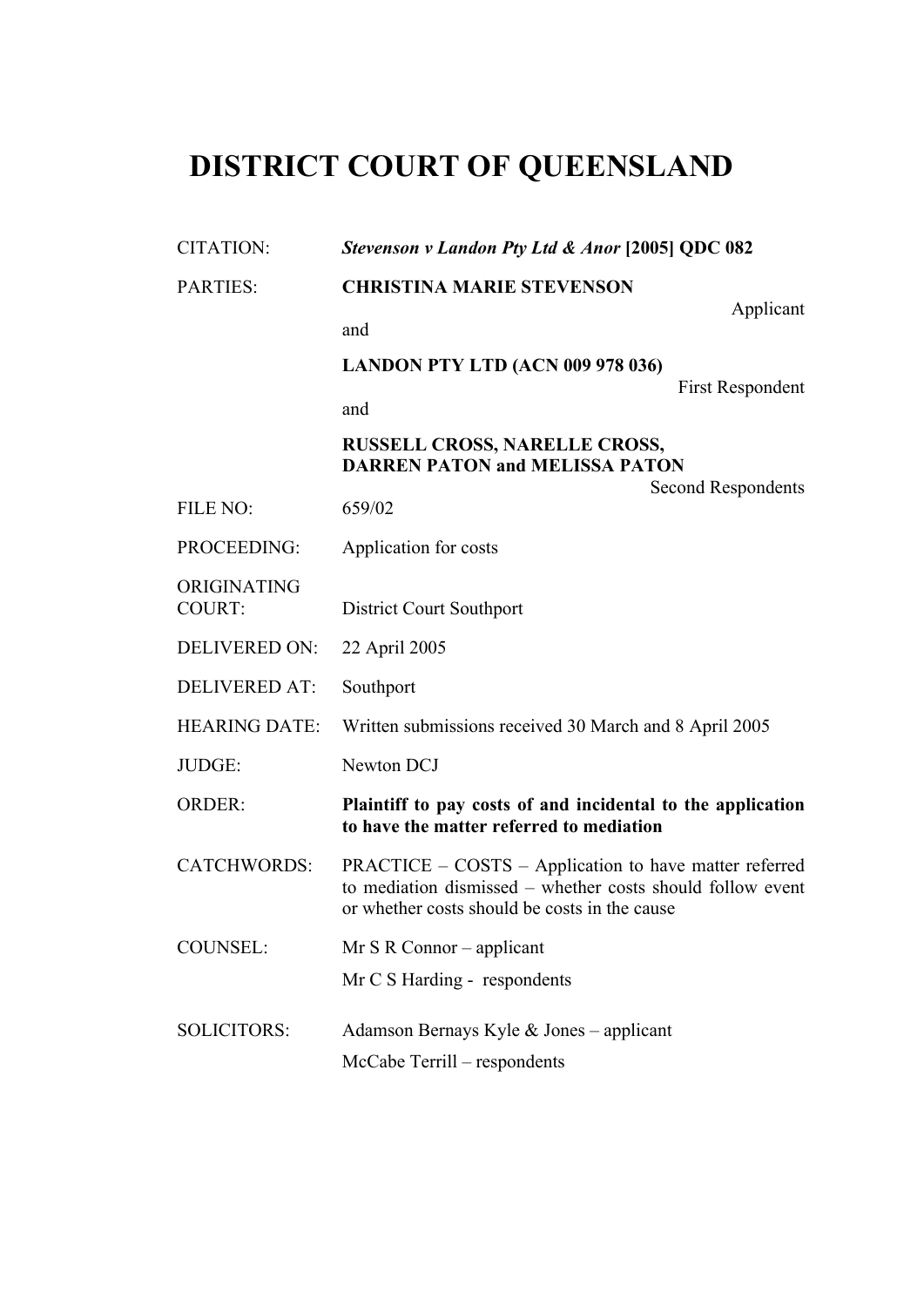- [1] The applicant/plaintiff unsuccessfully sought an order pursuant to r 320 of the *Uniform Civil Procedure Rules* 1999, referring her claim for damages for personal injuries to mediation. The application was heard on 31 January 2005 and dismissed on 4 February 2005, at which time I indicated that I would, if required, receive submissions with respect to costs in due course. Written submissions from the parties were received on 30 March 2005 (from the unsuccessful plaintiff/applicant) and on 8 April 2005 (from the first defendant/respondent and second defendants/respondents).
- [2] The plaintiff/applicant has raised a number of matters that, the defendants/respondents submit, were not the subject of evidence before the Court in relation to the hearing of the application itself. The gist of the contention on behalf of the plaintiff/applicant is contained in paragraph 6 of the submissions which states:

"As the parties had been unable to enter into any reasonable settlement negotiations at the compulsory settlement conference and due to the fact that the quantum of the Plaintiff's claim was minimal with liability a significant risk, it was a quicker and cheaper alternative to attempt to resolve the matter through negotiation rather than trial. Accordingly, an attempt was made to have the matter proceed to mediation."

The plaintiff submits that the costs of the application be costs in the cause.

[3] The defendants/respondents submit that, given that the plaintiff's application was wholly unsuccessful, costs should follow the event. Counsel for the defendants/respondents points out that the effect of such an order as that sought by the plaintiff would be that if the plaintiff was successful at trial, the defendants